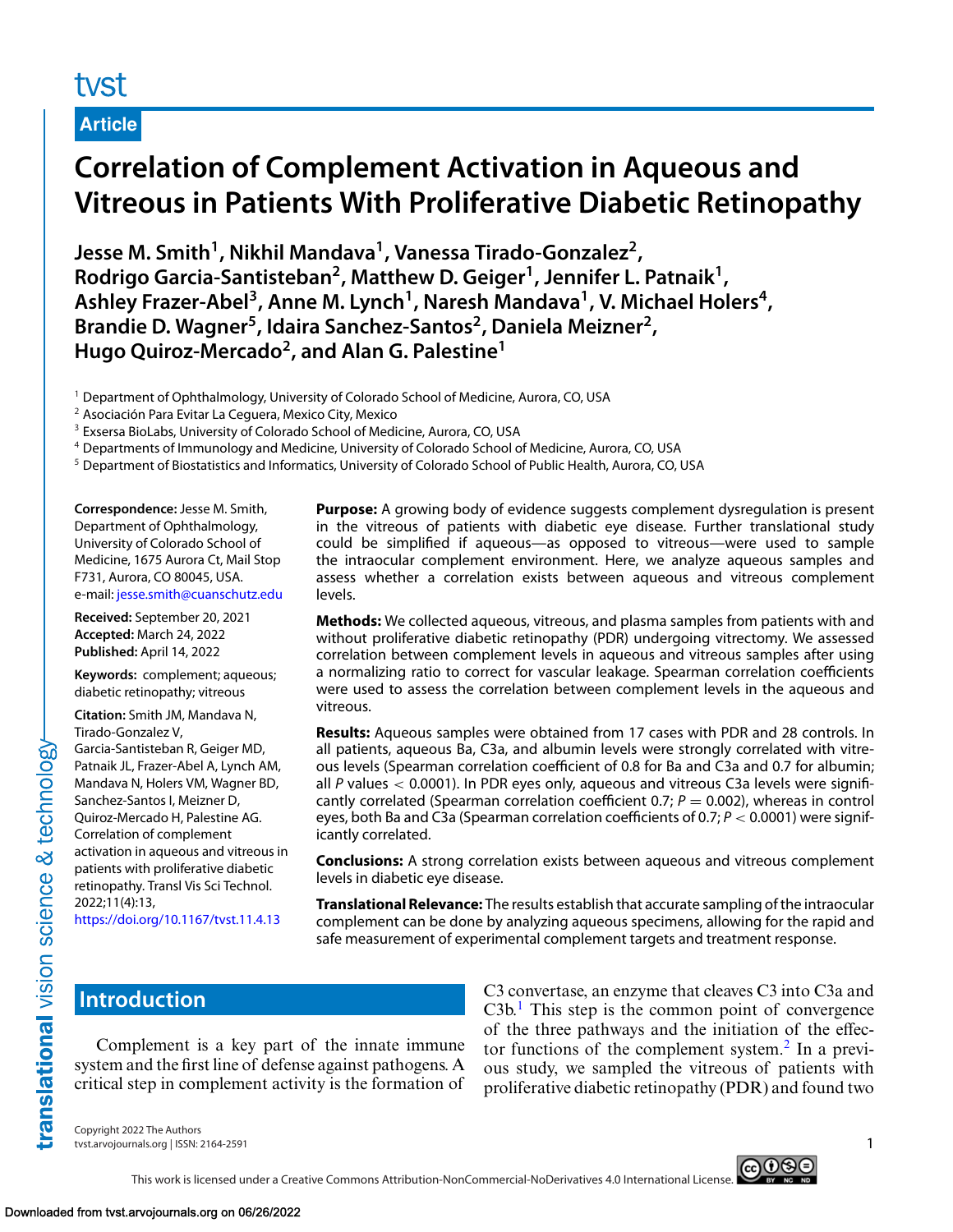Aqueous Complement in Diabetic Retinopathy *TVST* | April 2022 | Vol. 11 | No. 4 | Article 13 | 2

complement components in high abundance: C3a and Ba.<sup>[3](#page-6-0)</sup> C3a is a unbound peptide mediator of inflammation that is a product of the cleavage of C3. The other product is C3b that, together with factor Bb (a product of the cleavage of factor B), combine to form C3 convertase, thus initiating the terminal function of the system. The presence of C3a and Ba in vitreous suggests that the corresponding split products—C3b and Bb—were active at the time of sampling, but were membrane bound and not free floating in the vitreous, which explains the relative abundance of the soluble "a" products.

Complement in ophthalmic disease is an area of rapidly growing research. Studies have shown its involvement in age-related macular degeneration, uveitis, and glaucoma, among other diseases, and the complement system has been a recent target of drug development. $4-7$  In uveitis, for example, complementdepleted animals show a marked reduction of several cytokine levels in experimental autoimmune uveitis, while injection of anti-C3 receptor antibody had a significant protective effect in progression of experimental uveitis. $8,9$  In age-related macular degeneration, complement dysregulation has been demonstrated at the level of the retinal pigment epithelium, Bruch's membrane, and the choriocapillaris, and it has become clear that polymorphisms in genes encoding factor H and its receptors, factor I, and factor 3 considerably influence the risk of disease.<sup>10</sup>

Although complement dysregulation in eye disease continues to attract interest, relatively few studies exist regarding the role of complement in diabetic retinopathy  $(DR)$ <sup>[4,11–13](#page-6-0)</sup> In our own prior study of vitreous complement, we demonstrated significantly increased complement activity in the vitreous of eyes with DR as compared with eyes without retinopathy. $3$  As a part of our specimen collection for that study, we sampled aqueous and plasma from the same patient cohort for later analysis. Here, we analyze the aqueous samples.

Our goal in describing the role of complement in DR is to develop targets for diagnostic and therapeutic application. One limitation in the pursuit of that goal is the fact that obtaining vitreous samples is neither easy nor practical in a clinic setting. Aqueous samples, by contrast, are relatively simple to obtain. Accordingly, we wanted to learn whether aqueous samples can be used as a proxy for vitreous complement activity in future studies. Our hypothesis was that, by using paired aqueous, vitreous, and plasma samples, we could demonstrate a correlation between these specimens. If true, it would indicate that aqueous complement measurement could be used in future research for risk stratification and the development of targeted treatments using complement inhibition.

### **Methods**

This case-control study was approved by the Colorado Multiple Institutional Review Board and La Comité de Ética en Investigactión de la Asociación para Evitar la Ceguera en Mexico, IAP. All samples were collected at the Asociación para Evitar la Ceguera en Mexico in Mexico City, Mexico. All research adhered to the tenets of the Declaration of Helsinki. Informed consent was obtained from all subjects after an explanation of the nature and possible consequences of the study. Each patient granted written consent for medical chart review and collection vitreous, aqueous, and plasma samples.

Data coordination, management, and statistical analysis was performed in the Division of Ophthalmic Epidemiology, Department of Ophthalmology at the University of Colorado School of Medicine and sample analysis was performed at Exsera BioLabs, Division of Rheumatology at the University of Colorado School of Medicine. Surgeries and sample collection were performed between July 2018 and December 2019.

### **Cases and Controls**

All patients underwent a preoperative dilated fundus examination. Cases were patients with diabetes undergoing pars plana vitrectomy for tractional retinal detachment as a result of PDR. Controls were patients without clinical evidence of DR undergoing pars plana vitrectomy for epiretinal membrane or macular hole.

### **Exclusion Criteria**

Exclusion criteria were as follows: concurrent ocular procedures other than cataract surgery, comorbidities of the retina, nonproliferative DR, vitreous hemorrhage (identified before or during surgery), and treatment with laser or anti-vascular endothelial growth factor injections within the 3 months preceding surgery. Finally, patients from whom aqueous was not collected were excluded.

### **Collection and Processing of the Ethylenediaminetetra-Acetic Acid (Lasma Sample**

Following phlebotomy, the ethylenediaminetetraacetic acid tube was spun at 3000 rpm in a cooled (4°C) centrifuge for 10 minutes to isolate plasma. Aliquots of plasma were stored at –80°C within 30 minutes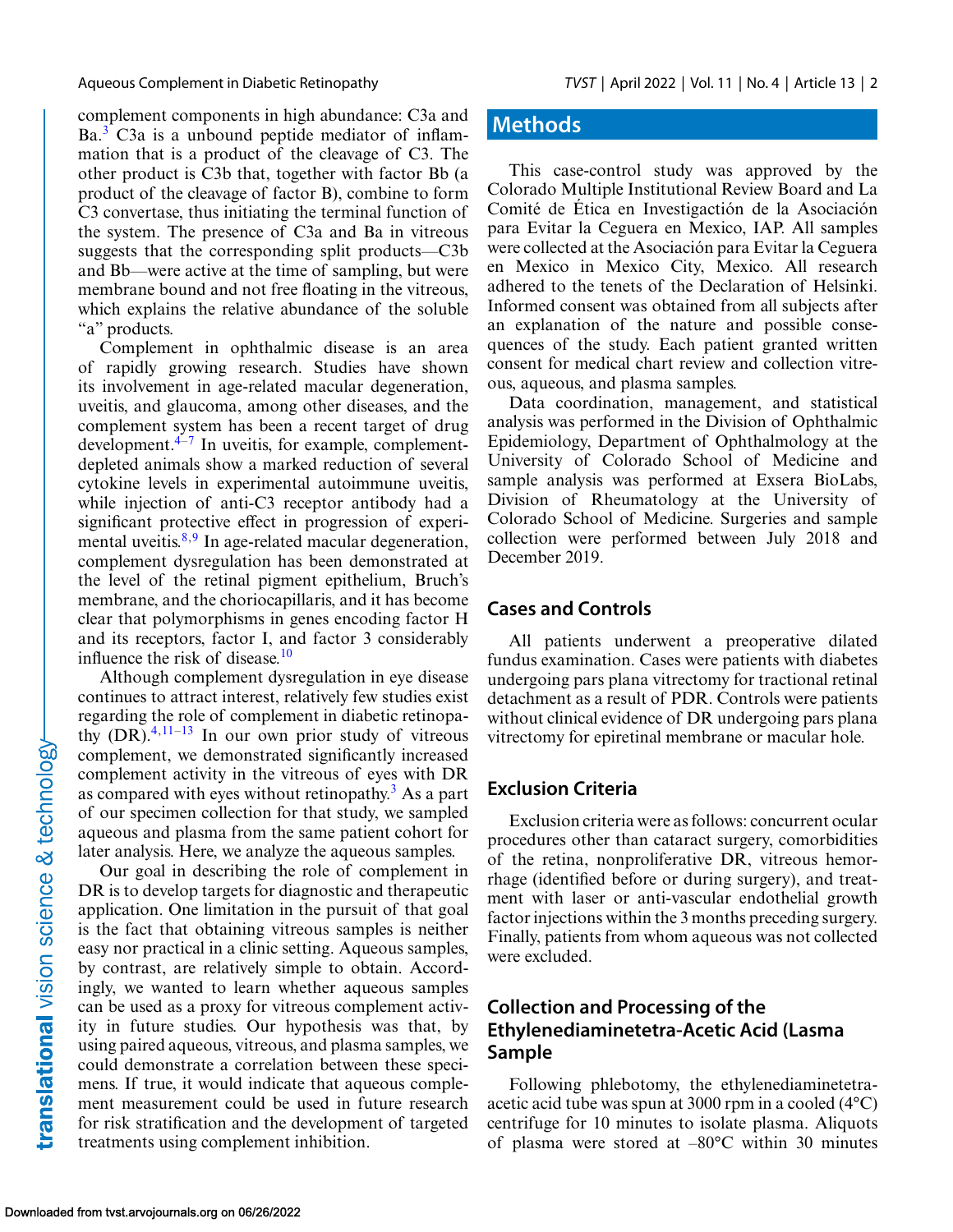of collection. The average time from phlebotomy to spin was 8.2 minutes  $\pm$  standard deviation 2.8 minutes (range, 3–21 minutes).

#### **Vitreous Collection**

After the eye was prepped and draped in the normal sterile manner, vitrectomy trocars were placed through the pars plana in the standard fashion. The infusion cannula was left clamped to prevent sample dilution. Air was infused into the eye during core vitrectomy to maintain physiologic pressure. During vitrectomy, at least 1 mL of undiluted vitreous was removed using a 3- or 5-mL syringe connected to the aspiration tubing of the vitrectomy probe. All samples were stored at – 80°C.

#### **Complement Factor Analysis**

The frozen cryovials were transferred from APEC to Exsera BioLabs, a CAP/CLIA-certified laboratory for analysis. Complement factors Ba and C3a were measured, as well as albumin for normalization. Measurement of complement components and activation fragments was performed by two methods. The Ba and C3a levels were measured by enzymelinked immunosorbent assays (Quidel Corp, San Diego CA). The albumin assay was performed by multiplex Luminex immunoassays (MilliporeSigma, Burlington, MA). For both methods, Exsera had previously optimized the methods to measure a low concentration and were validated to the level required for regulated laboratory analysis. All analyses were performed in duplicate with the resulting mean values used for analyses. For the multiplex Luminex data, the mean fluorescent intensity was the raw value and for the enzymelinked immunosorbent assay analysis the raw value was optical density. Six nonpoint, standard curves were fit with a four-parameter parametric curve fit were used to calculate the absolute quality in picograms per milliliter, nanograms per milliliter, or micrograms per milliliter, as appropriate. Three quality controls were included in each run, including at least one laboratory developed and characterized quality control. The quality controls were monitored for performance. For sensitivity, all specimens that were below the test sensitivity were reported as less than the lower limit of quantitation. To test specificity, purified complement components were spiked into the analysis and recover of  $100\% + 20\%$  was tested. For all testing in the study, the values returned were within required parameter of assay performance.

### **Statistical Analysis**

Descriptive statistics included basic frequencies for categorical variables and means, associated standard deviations, medians and ranges for continuous variables. The *t* test was used to compare age between cases and controls. Because complement factors were not normally distributed, Spearman rank correlation coefficients were used to assess protein-specific correlations between aqueous and vitreous samples, as well as aqueous and plasma samples. Spearman correlation coefficients were used because complement levels were not normally distributed. These correlations were examined across all patients and stratified by case-control status. To adjust for vascular leakage in the eye, the ratio of each complement factor in the aqueous/vitreous and plasma was adjusted for albumin levels in both the aqueous/vitreous and plasma, with the normalized ratios. For vitreous, we used *Vitreous complement* <sup>÷</sup> *Vitreous albumin Plasma complement* <sup>÷</sup> *Plasma albumin* . For aqueous, we used  $\frac{Aqueous complement \div Aqueous albumin}{Plasma complement \div Plasma}$ . The signed-rank test was used to compare the aqueous normalized ratio with the vitreous normalized ratio for Ba and C3a. A *P* value of less than 0.05 was considered statistically significant throughout the analysis. SAS software (version 9.4, SAS Institute Inc., Cary, NC) was used for merging laboratory and epidemiologic data and for statistical analyses.

### **Results**

Forty-five patients met the inclusion criteria. Table 1 shows demographic characteristics for the 17 DR cases and 28 controls. All of the cases and eight controls

**Table 1.** Demographic Characteristics for Patient Cases with DR and Controls

|                              | DR Cases     | Controls    |  |
|------------------------------|--------------|-------------|--|
| <b>Status</b>                | # $(% )$     | # $(% )$    |  |
| Total                        | 17           | 28          |  |
| Gender                       |              |             |  |
| Male                         | 4 (23.5%)    | 6(21.4%)    |  |
| Female                       | 13 (76.5%)   | 22 (78.6%)  |  |
| Family history of diabetes   |              |             |  |
| None                         | $2(11.8\%)$  | $9(32.1\%)$ |  |
| Yes                          | 15 (88.2%)   | 18 (64.3%)  |  |
| Unknown                      | 0            | $1(3.6\%)$  |  |
| Type 2 diabetes              |              |             |  |
| Yes                          | 17 (100%)    | $8(28.6\%)$ |  |
| No. of years, median (range) | $17.0(1-30)$ | $7.0(2-23)$ |  |
| Age, years                   |              |             |  |
| Mean (standard deviation)    | 52.8(7.2)    | 64.3 (5.6)  |  |
| Median                       | 53           | 66          |  |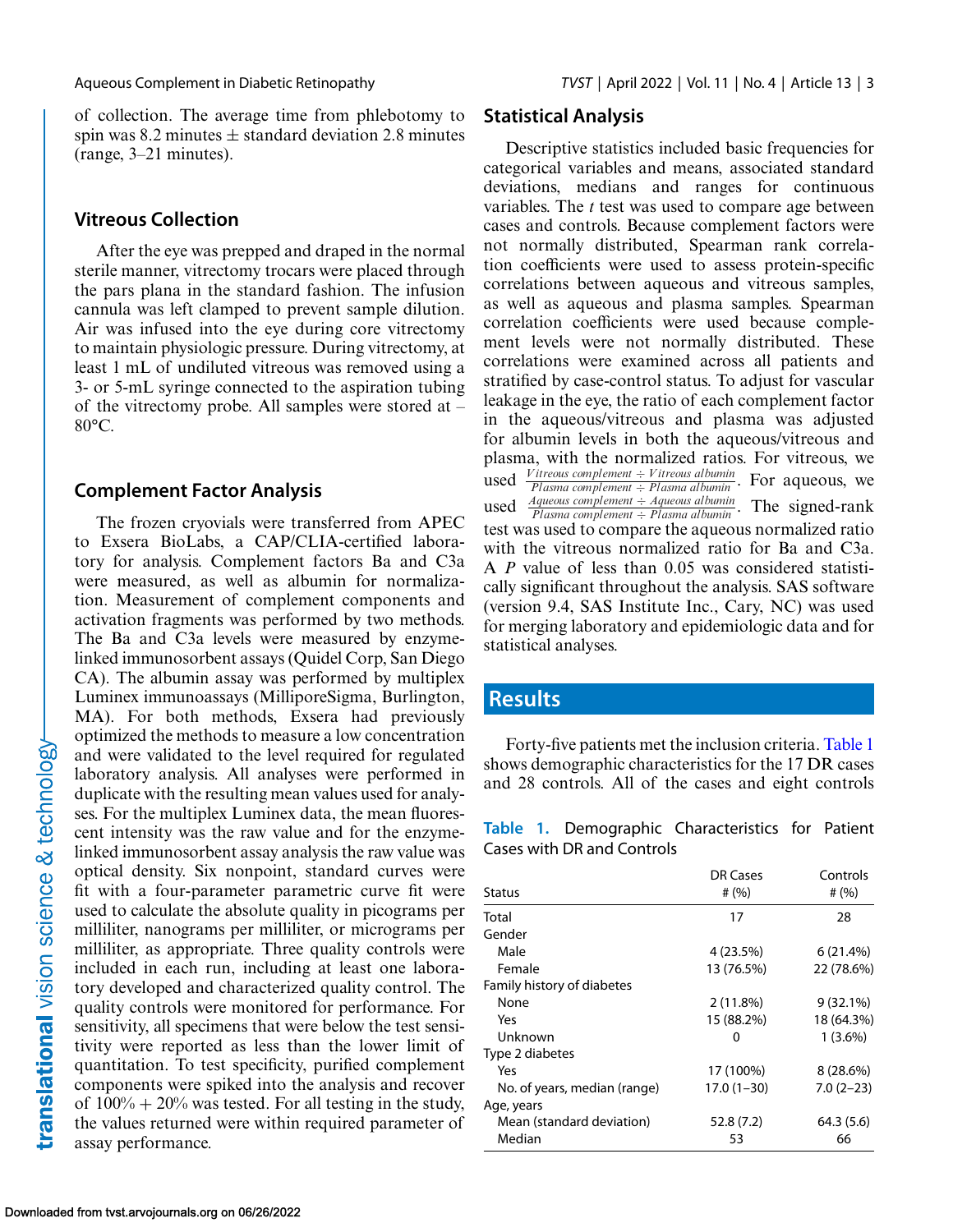|                           |                    |                                             | Spearman Correlation Coefficient With Aqueous |                       |                          |
|---------------------------|--------------------|---------------------------------------------|-----------------------------------------------|-----------------------|--------------------------|
|                           | No. of<br>Subjects | Mean (Standard Deviation)<br>Median (Range) | <b>All Patients</b><br>P Value                | Cases Only<br>P Value | Controls Only<br>P value |
| Ba vitreous               | 43                 | 81.1 (110)<br>$15.0(1 - 400)$               | 0.79<0.0001                                   | 0.340.206             | 0.660.0001               |
| Ba aqueous                | 45                 | 29.4 (37.3)<br>$12.0(2-155)$                |                                               |                       |                          |
| C <sub>3</sub> a vitreous | 43                 | 15.0(26.0)<br>$3.3(0.1 - 147)$              | $0.82\textless 0.0001$                        | 0.720.002             | 0.68<0.0001              |
| C <sub>3</sub> a aqueous  | 45                 | 8.7(12.2)<br>$3.3(0.10 - 53.2)$             |                                               |                       |                          |
| Albumin vitreous          | 42                 | 73.2 (88.8)<br>26.5 (3.9 - 336)             | 0.67<0.0001                                   | 0.240.431             | 0.560.004                |
| Albumin aqueous           | 41                 | 30.7 (42.3)<br>17.0 (2.0-228)               |                                               |                       |                          |
| Ba plasma                 | 41                 | 749 (434)<br>597 (321-2950)                 | 0.220.164                                     | 0.190.495             | $-0.110.604$             |
| C <sub>3</sub> a plasma   | 44                 | 65.5 (36.8)<br>53.0 (34.0-251)              | $-0.040.804$                                  | $-0.230.386$          | $-0.010.961$             |
| Albumin plasma            | 44                 | 3942 (447)<br>3965 (2760-4770)              | $-0.050.766$                                  | 0.190.522             | 0.260.204                |

<span id="page-3-0"></span>

|  | Table 2. Correlations Between Complement in Aqueous and Plasma/Vitreous |  |  |  |
|--|-------------------------------------------------------------------------|--|--|--|
|--|-------------------------------------------------------------------------|--|--|--|

had a diagnosis of diabetes. Cases and controls had a similar distribution by sex, but cases were younger with mean age of 52.8  $\pm$  7.2 years versus 64.3  $\pm$ 5.6 years for controls  $(P < 0.0001)$ . Two cases and no controls had neuropathy and no participants had kidney or vascular disease. Twelve cases and 8 controls were taking oral medication for their diabetes, and 12 cases and 2 controls were on insulin at enrollment.

Sufficient volume for aqueous sampling was available in 45 patients for Ba and C3a and in 41 patients for albumin.

Table 2 shows correlation coefficients between aqueous and vitreous levels and aqueous and plasma level of Ba, C3a, and albumin for all study participants and by case/control status. For all patients, positive statistically significant correlations were



**Figure 1.** Plot of Ba in vitreous and aqueous by case and control (with and without diabetes) status.



**Figure 2.** Plot of C3a in vitreous and aqueous by case and control (with and without diabetes) status.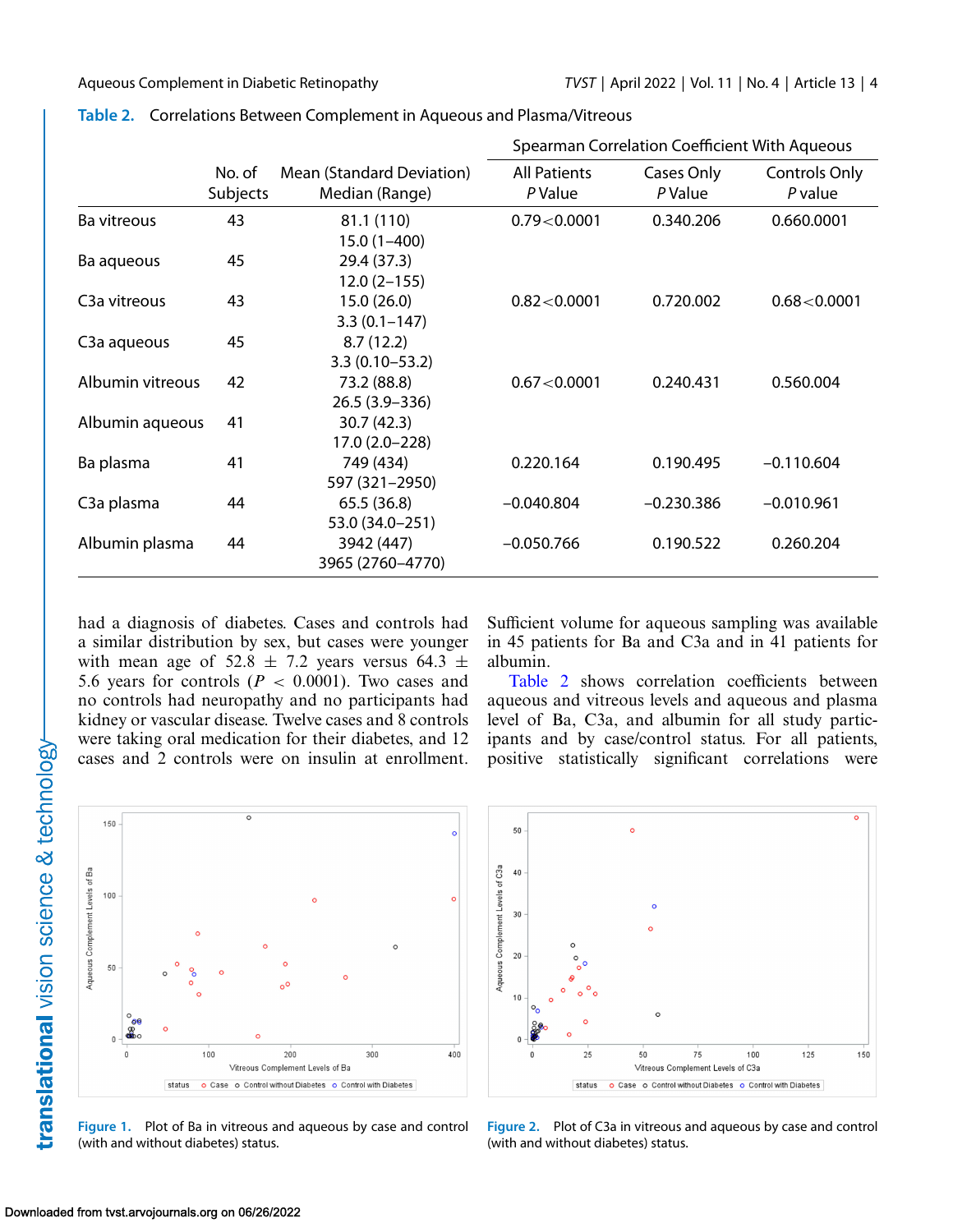|                           |                    |                                             | Spearman Correlation Coefficient With Aqueous |                       |                                 |
|---------------------------|--------------------|---------------------------------------------|-----------------------------------------------|-----------------------|---------------------------------|
|                           | No. of<br>Subjects | Mean (Standard Deviation)<br>Median (Range) | <b>All Patients</b><br>P Value                | Cases Only<br>P Value | <b>Controls Only</b><br>P Value |
| Ba vitreous               | 38                 | 6.8(13.4)<br>$4.0(0.2 - 84.3)$              | 0.41<br>0.014                                 | 0.49<br>0.106         | 0.45<br>0.030                   |
| Ba aqueous                | 38                 | 8.3(17.1)<br>$5.2(0.7-109)$                 |                                               |                       |                                 |
| C <sub>3</sub> a vitreous | 41                 | 19.7 (48.3)<br>$6.8(0.2 - 287)$             | 0.48<br>0.003                                 | 0.69<br>0.013         | 0.41<br>0.042                   |
| C <sub>3</sub> a aqueous  | 40                 | 33.3 (46.5)<br>17.2 (0.10-245)              |                                               |                       |                                 |

| Table 3. Correlations between Complement Normalized Ratios in Aqueous and Vitreous |  |  |
|------------------------------------------------------------------------------------|--|--|
|                                                                                    |  |  |

present between aqueous and vitreous for each of the measured proteins (0.79 for Ba, 0.82 for C3a, and 0.67 for albumin; all  $P$  values  $<$  0.0001). Correlations were also positive and significant within the control group and for C3a among cases; however, Ba and albumin were not significant for the cases-only group. Correlations for these proteins were not significant between the aqueous and plasma samples for any study group. [Figures 1](#page-3-0) and [2](#page-3-0) show correlation plots for aqueous versus vitreous levels of C3a and Ba.

Table 3 shows the correlation between aqueous and vitreous levels of Ba and C3a after normalization with the *Aqueous complement* <sup>÷</sup> *Aqueous albumin Plasma complement* <sup>÷</sup> *Plasma albumin* ratio. Normalization was not done for albumin because it was the reference protein. In Table 3, statistically significant correlations were present across all patients and for the controlsonly group for Ba and C3a. The correlation of normalized ratios for Ba did not reach statistical significance within the cases-only group ( $P = 0.106$ ). Following normalization, levels of C3a and Ba were higher in aqueous than in vitreous (5.2 vs. 4.0 of Ba  $[P = 0.279]$ ) and 17.2 vs. 6.8 for C3a  $[P = 0.0002]$ , although only significantly higher for C3a.

#### **Discussion**

In this study, we analyzed samples of aqueous, vitreous, and plasma from patients undergoing vitrectomy. The results demonstrate that specific complement levels in aqueous strongly correlate with their respective complement levels in vitreous. This finding provides a preliminary basis to use aqueous sampling for ascertainment of intraocular complement levels in future studies. The significance of using aqueous as opposed to vitreous is that aqueous is substantially safer, faster, and easier to obtain in a clinic setting. Based on our findings, future studies looking at the intraocular complement environment will be made considerably more practical.

Good reasons exist to study complement activation in diabetic eye disease. The current literature on the subject convincingly points to involvement of the complement system, but has not yet identified a specific role. Muramutsu et al found significantly elevated levels of C5a in the vitreous of PDR eyes, although Manoharan et al. found elevated levels of factor D and  $C9$ .<sup>14,15</sup> A study of cadaveric diabetic eyes showed lower levels of the complement inhibitors CD55 and CD59 as well as colocalized deposits C3 and C5b-9 (the membrane attack complex) within vessel walls.<sup>16</sup> In our own study published previously on vitreous complement activity in PDR, we found increased ratios of C3a/C3, C5a/C5, and Ba to factor B, indicating local activation of complement in the vitreous cavity.<sup>[3](#page-6-0)</sup>

Beyond DR, complement dysregulation is wellreported in a spectrum of ophthalmic diseases, including age-related macular degeneration, uveitis, and glaucoma. $4,6,7$  Outside the eye, complement clearly plays a role in systemic complications of diabetes. For example, Flyvbjerg showed the membrane attack complex directly mediated glomerular injury in diabetic nephropathy.<sup>[17](#page-6-0)</sup> Qin et al. showed inactivation of the complement regulatory protein CD59 in nerve biopsies from patients with diabetic neuropathy.<sup>[18](#page-6-0)</sup> Importantly, no studies have proposed a complementmediated innate immune reaction to a pathogen as a cause of DR—the interest instead lies in complement dysregulation and its role as a component of inflammation and cell death. Because complement dysregulation is present in multiple ophthalmic diseases as well as system-wide in diabetes, it is clear the role of complement is important in the diabetic eye.

Despite previous studies showing intraocular complement is present in DR, a simple measurement of complement components in aspirated aqueous or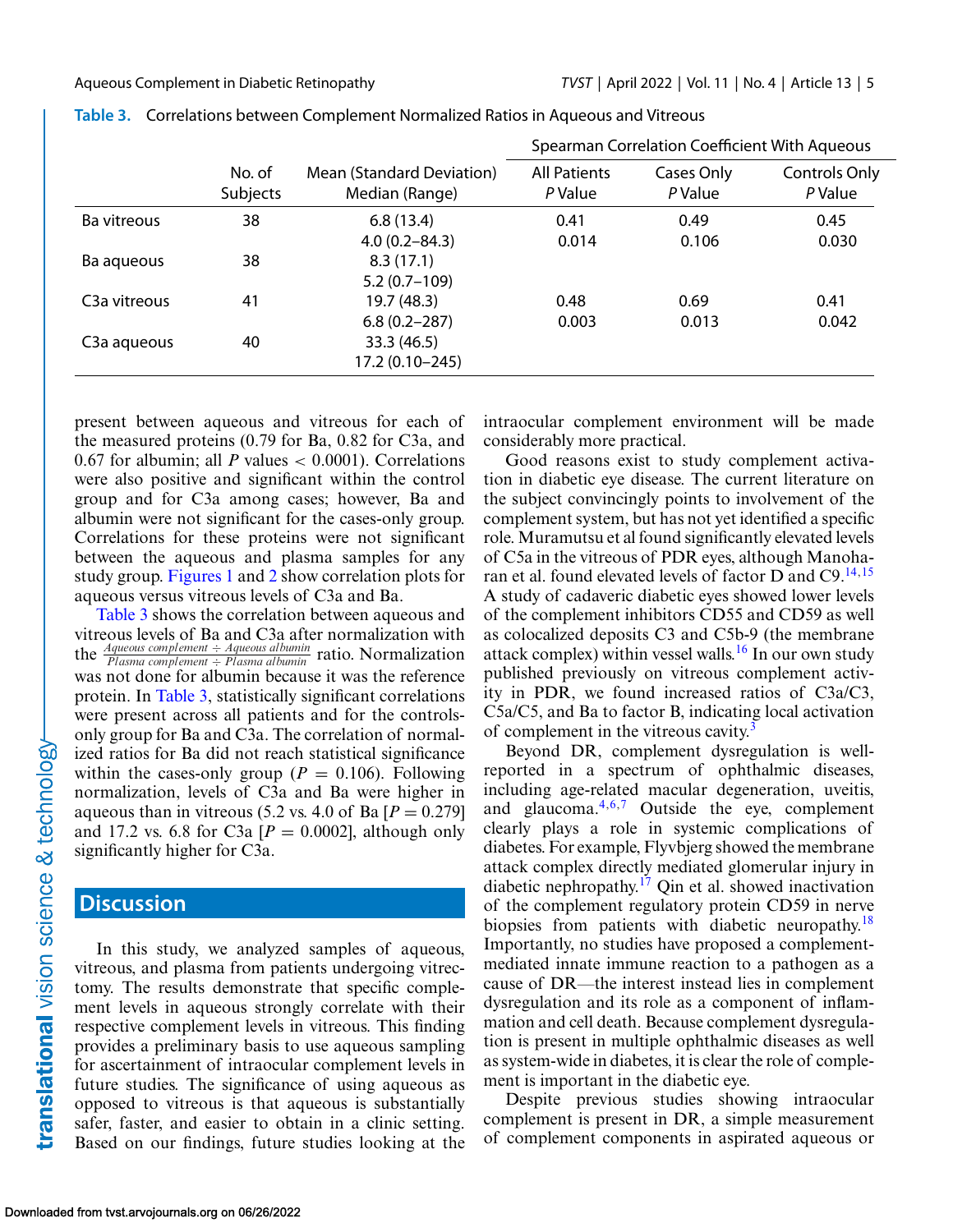vitreous presents a problem: vitreous samples from diabetic eyes contain proteins leaked into the eye from the systemic circulation because of diabetic damage to the vascular endothelium. This fact makes it challenging to differentiate local activation of complement from generic diabetic vascular leakage. We sought to solve this problem in a previous paper using an adaptation of the Goldman–Witmer ratio, a normalizing ratio that has long been used to differentiate between local and systemic production of antibodies found in intraocular fluid. $3,19$  In that article, we used the ratio *Vitreous complement* <sup>÷</sup> *Vitreous albumin Plasma complement* <sup>÷</sup> *Plasma albumin* to normalize our samples, and we used the same ratio altered for aqueous in the present study: *Aqueous complement* <sup>÷</sup> *Aqueous albumin Plasma complement* <sup>÷</sup> *Plasma albumin* . With this ratio, we were able to correct for vascular leakage, and our results are, therefore, more reflective of local complement activation as opposed to leakage of circulating systemic complement components.

There is a strong correlation between measured complement components in the vitreous and the aqueous. Because the volume of the anterior chamber is only 300 μL, most aqueous sampling for complement is limited by low volume, and thus we could only run assays for select complement components. We chose Ba and C3a because they were the most highly elevated components when we analyzed vitreous samples with the normalized ratio in our previous study and because they represent activation of complement. In the present study, Ba and C3a were elevated in both aqueous and vitreous, and the levels were moderately to strongly correlated.

Although C3a and Ba were elevated in both aqueous and vitreous, there was a relatively higher concentration of both components in aqueous. This finding suggests that the retina is not the only, and perhaps not even the most significant, site of complement dysregulation in diabetic eyes. If the retina were the source of all measured complement in the intraocular environment, then the vitreous should have a higher concentration of these components than the aqueous—the concentration would be expected to decrease further from the source. But instead, we found the opposite: the concentration is higher in the anterior segment. This disparity suggests that not all our measured complement components come from the retina. Rather, complement dysregulation is almost certainly present in the vascular structures of the anterior segment the iris and ciliary body. Intuitively, this makes sense microvascular networks prone to diabetic vasculopathy are present in both iris and ciliary body, just as they are in the retina. In fact, vascular leakage seen in fluorescein angiography of the iris precedes detectable changes in retinal angiography.<sup>[20,21](#page-6-0)</sup> A study looking at quantitative analysis of anterior chamber flare as a measure of protein leakage into the aqueous showed that breakdown of the blood-aqueous barrier precedes the development of clinical  $DR<sup>22</sup>$  Our findings are consistent with the overall concept that diabetic vascular changes occur system wide, and that the iris and ciliary body, by virtue of their greater blood flow, are probably affected by diabetic vascular damage before the retina.

In this study, small volumes limited the number of samples that could be used for complement assays simply because the assay requires a minimum amount of fluid to run. Small volumes also mean that the number and variety of complement assays on aqueous is limited for this and other studies. Another limitation of this study is that we included diabetic patients without clinically detectable DR in our control group. Although none of these patients had clinically evident DR, it is possible that very subtle DR went undetected. It is worth acknowledging that many additional questions must be answered before proposing complement as a biomarker in DR, and future study is needed to determine the answers. The most relevant questions are around the correlation of complement in the aqueous with a causative role in DR. Other pertinent questions are whether complement is an essential part in the pathological process of DR and whether complement inhibition can treat DR.

This study brings important advances to the understanding of complement in DR. The conclusion that aqueous complement levels correlate with vitreous complement levels opens the door to easier and more widespread sampling of the intraocular complement environment. Future study should be directed toward understanding whether complement activity plays a causal role in DR. Understanding the relationship between complement activation and DR stage still needs to be determined, which would allow for the possibility that complement inhibition may be useful in managing the disease. In summary, we demonstrated that the correlation of complement levels between aqueous and vitreous and we found evidence of complement dysregulation in the iris and ciliary body of diabetic eyes. Taken together, these findings provide a basis for further study into new classes of diagnostic and therapeutic applications in DR.

#### **Acknowledgment**

This study was partially supported by a Challenge Grant to the University of Colorado Department of Ophthalmology from Research to Prevent Blindness, Inc.